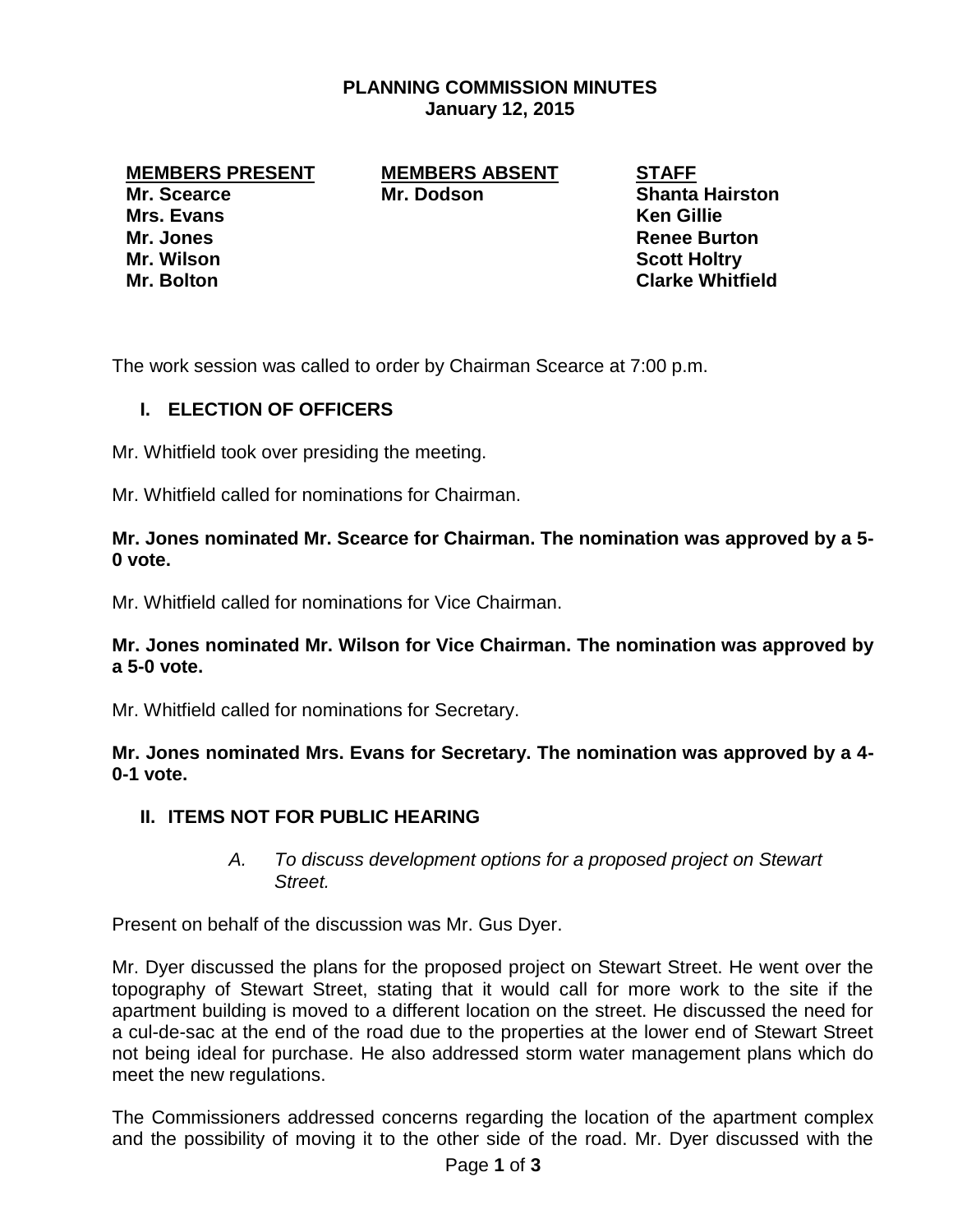Commissioners the difference between the first and second project plan they presented and stated that the first plan is the preferred for what they are trying to do because it handles storm water management better. He expressed concerns for the difficulty placed on the project planner if they moved the apartments to the other side of the street.

Mr. Gillie addressed the differences between the two plans. He informed the Commissioners that storm water management is better suited under the original plan; however, the second plan does meet the requirements but could take more work in order to do so.

The Commissioners discussed with Mr. Dyer the reasoning behind the parking lot being in the front of the apartments instead of behind. Mr. Dyer informed the Commissioners that the multi-family unit required two and a half parking spaces per unit so the appropriate sized lot would only fit in the front. They discussed the number of units and the layout of the multifamily unit.

There was discussion on the amount of traffic going in and out of Stewart Street and the use of a cul-de-sac. Mr. Dyer stressed that the project would not affect the traffic tremendously and no traffic light would be necessary. Mr. Gillie discussed data found from traffic studies developed by the City Engineer which showed that the proposed project would not cause a problem for traffic in the area. Mr. Gillie informed the Commissioners that no traffic light would be needed at this point.

Mr. David Fuqua was present regarding the project. He expressed issues with the cul-desac due to potential traffic on Montague Street. Mr. Gillie discussed the funeral arrangements handled by Mr. Fuqua for that week to determine if it affected traffic in any way.

Mr. Keith Walden was present on behalf of the project. He read a statement that was found in a study done by the City. He discussed the importance of the cul-de-sac and how it will help regulate storm water management.

Mr. Lewis Dumont was present regarding the proposed project. He stated that he had been told he may lose his parking at his home if the project is approved. Mr. Gillie informed him that he would not. Mr. Dumont also expressed issues with installing a traffic light on Stewart Street, pointing out other similar streets that do not have a traffic light. He pointed out other multi-family units in the City with more units than the proposed project to show that there should be no issue with the number of units being presented. He also stated that any concerns regarding traffic and speeding on Stewart Street is an issue that on other similar streets in the City and should not prevent the Commissioners from approval. He expressed that he is supportive of the project and feels that it would be a good addition to the City.

Mrs. Melanie Vaughan was present in opposition to the proposed project. She discussed her feelings regarding the original proposed plans and thinks that this is not a good idea. She would like to see the multi-family unit moved down further towards the cul-de-sac or on the other side of the road on Central Boulevard. She stated that she would like to see a third plan with the multi-family unit located on Central Boulevard so the cul-de-sac will not be blocked but also the unit would not be visible behind her home. She suggested putting a stop sign on West Main going toward downtown and a stop sign going back so that a traffic light is not necessary. Mr. Gillie took note of the concerns Mrs. Vaughan expressed.